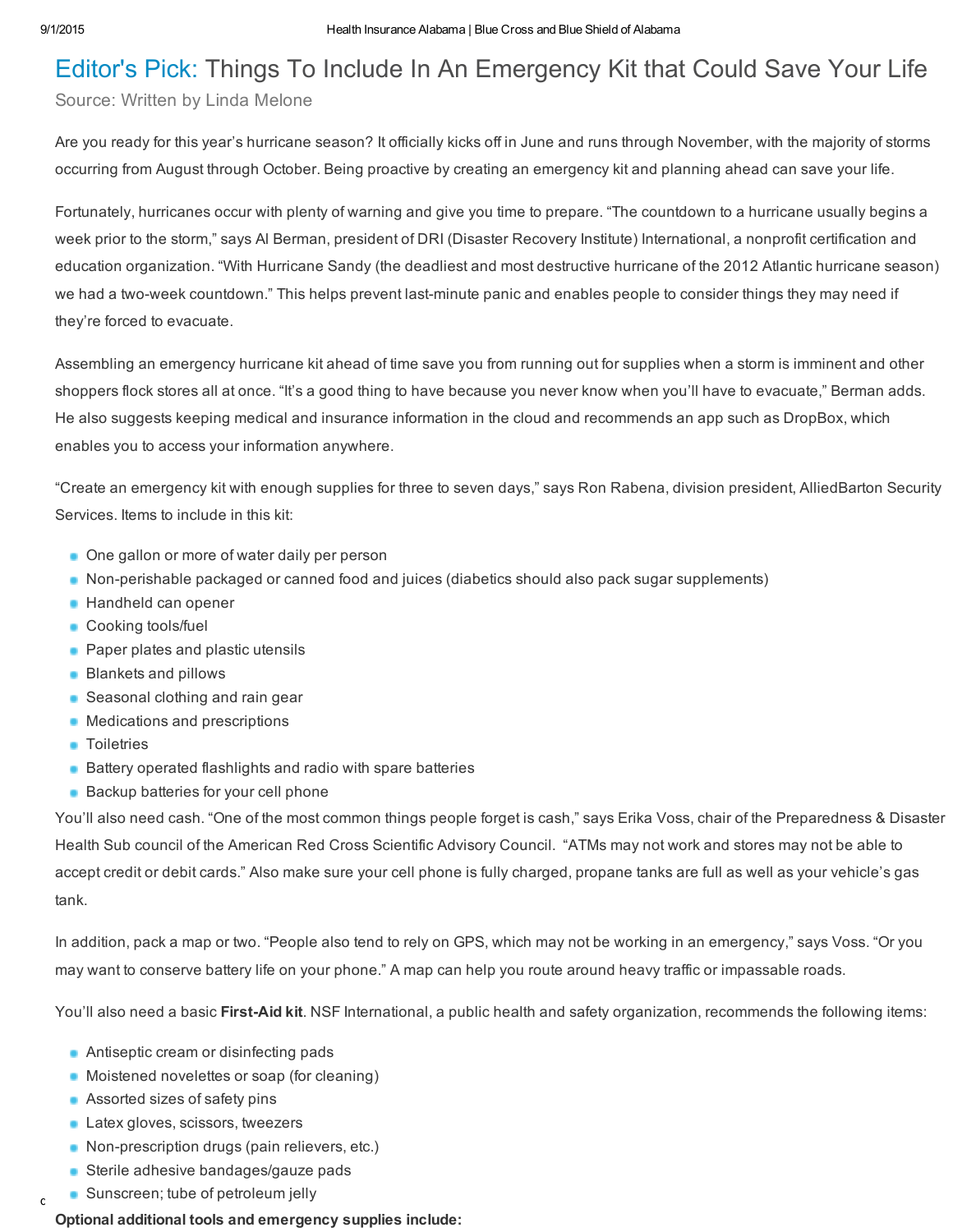- **Extra glasses, contact lens case and solutions**
- **Fire extinguisher; flashlight and extra batteries**
- **Matches in waterproof container**
- Needles and thread; tape
- **Paper**; pen or pencil
- **Personal hygiene items (toilet paper, soap)**
- Plastic bucket with tight lid; plastic garbage bags with ties (for personal sanitation uses)
- **Pliers, wrench (to turn off home's gas and water)**
- Signal flares; whistle; compass

Special needs items you may also want to include are a three-day supply of any prescription medications for any family members who need them. Store your items in an easy-to-locate, container that's also easy to carry. If the case itself isn't waterproof place individual items in sealed plastic bags. Check the contents of your emergency kit every six months and replace items as needed.

#### After the storm

As soon as the storm fades, Voss suggests taking the following steps: "First and most important, let friends and family know you're safe. If you don't have a phone or email, but you do have a wireless signal, you can do this quickly and easily by having the Red Cross Emergency App downloaded on your mobile device." You can configure your "I'm safe" message in advance and simply hit "send" once the danger of the hurricane has passed. Other than letting friends and family know you're safe, use the phone only for emergency calls.

Second, if you were evacuated, stay in place, says Voss. "Return home only when officials say it is safe." Third, continue listening to local area radio, NOAA radio or TV stations for the latest information and updates. "This gives you information on when areas are cleared, when power is restored, where to find ice, and other information that will keep you safe," says Voss. "And avoid drinking or preparing food with tap water until you are sure it's not contaminated."

If you're unsure if your water is safe to drink, you can use household chlorine to bleach water and make it safe for drinking. Here's how<sup>1</sup>:

--Use chlorine bleach from a freshly opened bottle. Do not use scented bleaches, color-safe bleaches or bleaches with added cleaners.

-- Mix 1/8 teaspoon (approximately 8 drops) of bleach with a gallon of clear water. For cloudy water, use  $\frac{1}{4}$  teaspoon (approximately 16 drops) of bleach per gallon.

Mix the solution thoroughly and let it stand for about 30 minutes before using it.

If the water has a slight scent of chlorine, you can use it, says Voss. "If you can't smell chlorine, discard the water and find another source.

If the water storage container requires sanitizing, add a teaspoon of unscented bleach to a quart of water, pour it into the storage container and shake well, making sure to coat the entire inside of the container. Let sit for at least 30 seconds, then pour out the solution and allow to air dry or rinse with clean, fresh water.

Dangers such as live wires exist even after the storm has passed, so use extreme caution. " It's tempting to walk around looking at damage," says Voss. "If you're out and about and see loose or dangling power lines, stay clear. Turn around and report them immediately to the power company."

Plus, help others when you can. Voss suggests checking in with neighbors who may require special assistance, such as people with

 $\mathbf{C}$